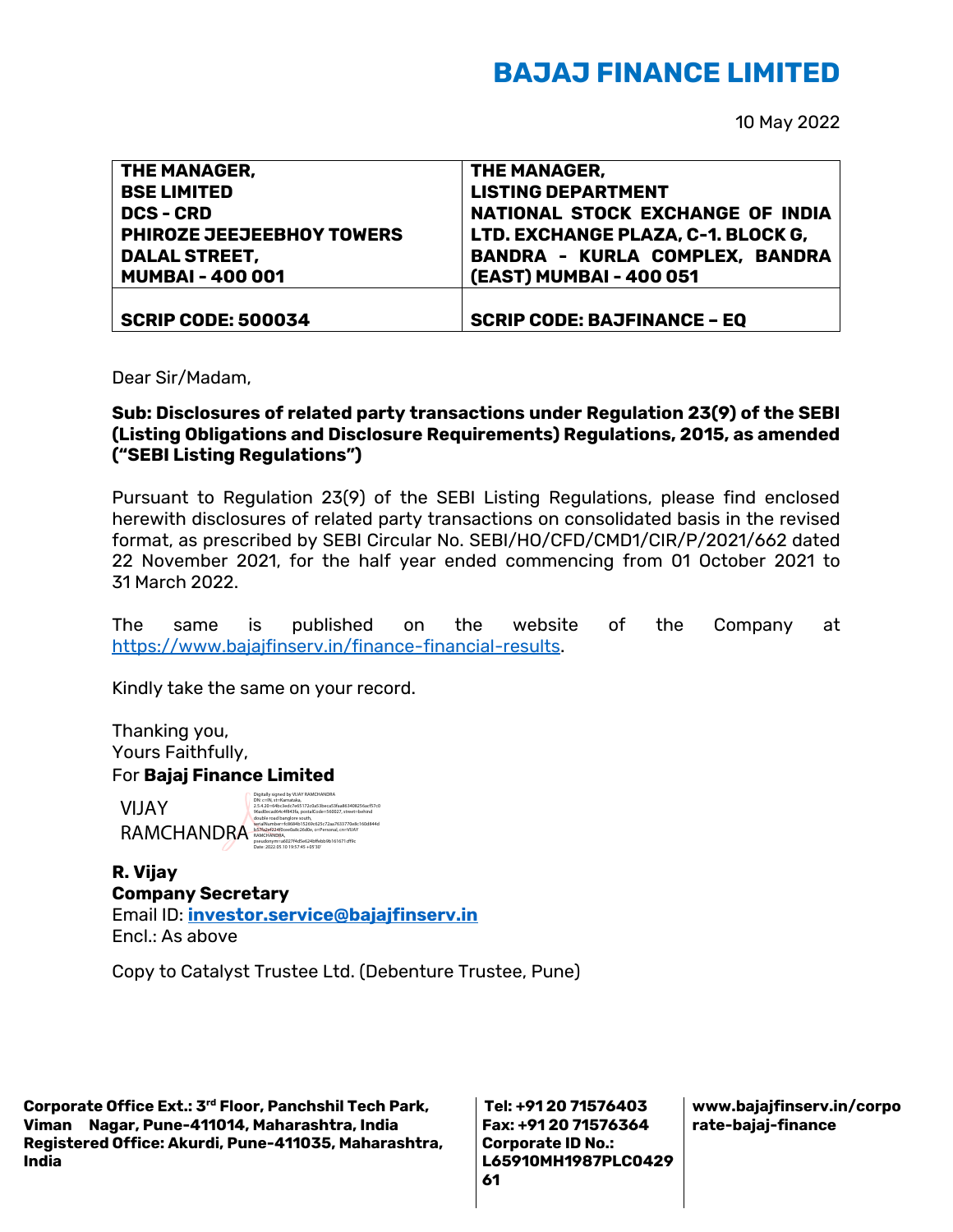|                         | <b>BAJAJ FINANCE LIMITED</b><br>Disclosure of related party transactions for the half-year ended 31 March 2022 |     |                                                 |     |                                                                                 |                                                                                            |                                                  |                                    |                                                                          |                          |                                                                                                                    |                |        |                                                                         |                             |                                                        |                       |                                                                                                                                                                                                                                                                                                          |  |
|-------------------------|----------------------------------------------------------------------------------------------------------------|-----|-------------------------------------------------|-----|---------------------------------------------------------------------------------|--------------------------------------------------------------------------------------------|--------------------------------------------------|------------------------------------|--------------------------------------------------------------------------|--------------------------|--------------------------------------------------------------------------------------------------------------------|----------------|--------|-------------------------------------------------------------------------|-----------------------------|--------------------------------------------------------|-----------------------|----------------------------------------------------------------------------------------------------------------------------------------------------------------------------------------------------------------------------------------------------------------------------------------------------------|--|
|                         |                                                                                                                |     |                                                 |     |                                                                                 |                                                                                            |                                                  |                                    |                                                                          |                          |                                                                                                                    |                |        |                                                                         |                             | reporting period when such transaction was undertaken. |                       | ₹ in crore<br>Additional disclosure of related party transactions - applicable only in case the related party transaction relates to loans, inter-corporate<br>deposits, advances or investments made or given by the listed entity/subsidiary. These details need to be disclosed only once, during the |  |
| S. No                   | Details of the party (listed<br>entity/ subsidiary) entering<br>into the transaction                           |     |                                                 |     | Details of the counterparty                                                     | Type of related party transaction                                                          | Value of the related party transaction as        | Value of the<br>transaction during | In case monies are due to either<br>party as a result of the transaction |                          | In case any financial<br>indebtedness is incurred to<br>make or give loans, inter-<br>corporate deposits, advances | or investments |        | Details of the loans, inter-corporate deposits, advances or investments |                             |                                                        |                       |                                                                                                                                                                                                                                                                                                          |  |
|                         | Name                                                                                                           | PAN | Name                                            | PAN | Relationship of the<br>counterparty with the listed<br>entity or its subsidiary |                                                                                            | approved by the audit committee                  | the reporting period               | Opening<br>balance                                                       | <b>Closing balance</b>   | Nature of<br>indebtness<br>(loan/<br>issuance of<br>debt/ any                                                      | Cost           | Tenure | Nature (loan/<br>advance/inter-<br>corporate deposit/<br>investment)    | <b>Interest Rate</b><br>(%) | <b>Tenure</b><br>(Days)                                | Secured/<br>unsecured | Purpose for which the funds will<br>be utilised by the ultimate<br>recipient of funds (end-usage)                                                                                                                                                                                                        |  |
|                         |                                                                                                                |     |                                                 |     |                                                                                 | Contribution to equity                                                                     |                                                  |                                    |                                                                          |                          |                                                                                                                    |                |        |                                                                         |                             |                                                        |                       |                                                                                                                                                                                                                                                                                                          |  |
| <sup>1</sup>            | Bajaj Finance Ltd.                                                                                             |     | Bajaj Finserv Ltd.                              |     | Iolding Company                                                                 | 317,816,130 shares of ₹2 each)                                                             | $\sim$                                           |                                    | (63.56)                                                                  | (63.56)                  |                                                                                                                    |                |        |                                                                         |                             |                                                        |                       |                                                                                                                                                                                                                                                                                                          |  |
|                         |                                                                                                                |     |                                                 |     |                                                                                 | Business support charges paid                                                              | 60.00                                            | 19.37                              |                                                                          |                          |                                                                                                                    |                |        |                                                                         |                             |                                                        |                       |                                                                                                                                                                                                                                                                                                          |  |
|                         |                                                                                                                |     |                                                 |     |                                                                                 | Business support charges received<br>Secured non-convertible debentures issued             | 4.00                                             | 0.70                               | $\sim$<br>(870.00)                                                       | $\sim$<br>(1,035.00)     |                                                                                                                    |                |        |                                                                         |                             |                                                        |                       |                                                                                                                                                                                                                                                                                                          |  |
|                         |                                                                                                                |     |                                                 |     |                                                                                 | Secured non-convertible debentures redemption                                              | Not applicable                                   | 35.00                              |                                                                          | $\sim$                   |                                                                                                                    |                |        |                                                                         |                             |                                                        |                       |                                                                                                                                                                                                                                                                                                          |  |
|                         |                                                                                                                |     |                                                 |     |                                                                                 | Interest paid on non-convertible debentures                                                | At applicable rates on respective NCDs           | 17.01                              | $\sim$                                                                   | $\sim$                   |                                                                                                                    |                |        |                                                                         |                             |                                                        |                       |                                                                                                                                                                                                                                                                                                          |  |
|                         |                                                                                                                |     |                                                 |     |                                                                                 | Asset sale (transaction value ₹23,216)                                                     | At Written down value of assets                  |                                    | $\sim$                                                                   | $\sim$                   |                                                                                                                    |                |        |                                                                         |                             |                                                        |                       |                                                                                                                                                                                                                                                                                                          |  |
|                         |                                                                                                                |     | Bajaj Allianz Life Insurance                    |     |                                                                                 | Contribution to equity (2,47,000 shares of ₹2 each,                                        |                                                  |                                    |                                                                          |                          |                                                                                                                    |                |        |                                                                         |                             |                                                        |                       |                                                                                                                                                                                                                                                                                                          |  |
| $\overline{2}$          | Bajaj Finance Ltd.                                                                                             |     | Company Ltd.                                    |     | Fellow Subsidiary                                                               | Previous year 2,00,000 shares of ₹ 2 each)                                                 | $\sim$                                           |                                    | (0.05)                                                                   | (0.05)                   |                                                                                                                    |                |        |                                                                         |                             |                                                        |                       |                                                                                                                                                                                                                                                                                                          |  |
|                         |                                                                                                                |     |                                                 |     |                                                                                 | Security deposit for leased premises<br>Insurance expenses                                 | 77.50                                            | 33.51                              | 1.53                                                                     | 1.53                     |                                                                                                                    |                |        |                                                                         |                             |                                                        |                       |                                                                                                                                                                                                                                                                                                          |  |
|                         |                                                                                                                |     |                                                 |     |                                                                                 | Advance for employee insurance                                                             | Not Applicable                                   |                                    | 0.09                                                                     | 1.48                     |                                                                                                                    |                |        |                                                                         |                             |                                                        |                       |                                                                                                                                                                                                                                                                                                          |  |
|                         |                                                                                                                |     |                                                 |     |                                                                                 | Commission income                                                                          | 20.00                                            | 9.76                               | 0.41                                                                     | $\sim$                   |                                                                                                                    |                |        |                                                                         |                             |                                                        |                       |                                                                                                                                                                                                                                                                                                          |  |
|                         |                                                                                                                |     |                                                 |     |                                                                                 | Secured non-convertible debentures issued                                                  |                                                  | $\sim$                             | (200.00)                                                                 | (200.00)                 |                                                                                                                    |                |        |                                                                         |                             |                                                        |                       |                                                                                                                                                                                                                                                                                                          |  |
|                         |                                                                                                                |     |                                                 |     |                                                                                 | Unsecured non-convertible debentures issued<br>Interest paid on non-convertible debentures | 642.00<br>At applicable rates on respective NCDs | 642.00<br>167.91                   | (1,779.7)                                                                | (2,421.70)               |                                                                                                                    |                |        |                                                                         |                             |                                                        |                       |                                                                                                                                                                                                                                                                                                          |  |
|                         |                                                                                                                |     |                                                 |     |                                                                                 | Rent and maintenance expenses                                                              |                                                  |                                    |                                                                          |                          |                                                                                                                    |                |        |                                                                         |                             |                                                        |                       |                                                                                                                                                                                                                                                                                                          |  |
|                         |                                                                                                                |     |                                                 |     |                                                                                 | (opening balance ₹682)                                                                     | 2.00                                             | 0.91                               |                                                                          | $\cdot$                  |                                                                                                                    |                |        |                                                                         |                             |                                                        |                       |                                                                                                                                                                                                                                                                                                          |  |
|                         |                                                                                                                |     |                                                 |     |                                                                                 |                                                                                            |                                                  |                                    |                                                                          |                          |                                                                                                                    |                |        |                                                                         |                             |                                                        |                       |                                                                                                                                                                                                                                                                                                          |  |
| $\overline{\mathbf{3}}$ | Bajaj Finance Ltd.                                                                                             |     | Bajaj Allianz General Insurance<br>Company Ltd. |     | Fellow Subsidiary                                                               | Insurance expenses                                                                         | 59.00                                            | 4.48                               |                                                                          | $\sim$                   |                                                                                                                    |                |        |                                                                         |                             |                                                        |                       |                                                                                                                                                                                                                                                                                                          |  |
|                         |                                                                                                                |     |                                                 |     |                                                                                 | Advance for emplovee insurance                                                             | Not Applicable                                   |                                    | 1.44                                                                     | 52.29                    |                                                                                                                    |                |        |                                                                         |                             |                                                        |                       |                                                                                                                                                                                                                                                                                                          |  |
|                         |                                                                                                                |     |                                                 |     |                                                                                 | Commission income                                                                          | 20.00                                            | 8.22                               | 0.21                                                                     | 1.00                     |                                                                                                                    |                |        |                                                                         |                             |                                                        |                       |                                                                                                                                                                                                                                                                                                          |  |
|                         |                                                                                                                |     |                                                 |     |                                                                                 | Secured non-convertible debentures issued                                                  |                                                  | $\sim$                             | (1, 110.00)                                                              | (860.00)                 |                                                                                                                    |                |        |                                                                         |                             |                                                        |                       |                                                                                                                                                                                                                                                                                                          |  |
|                         |                                                                                                                |     |                                                 |     |                                                                                 | ecured non-convertible debentures redemption                                               | Not applicable                                   | 50.00                              |                                                                          | $\sim$<br>(40.00)        |                                                                                                                    |                |        |                                                                         |                             |                                                        |                       |                                                                                                                                                                                                                                                                                                          |  |
|                         |                                                                                                                |     |                                                 |     |                                                                                 | Unsecured non-convertible debentures issued<br>Interest paid on non-convertible debentures | At applicable rates on respective NCDs           | 38.76                              | (40.00)<br>$\sim$                                                        | $\sim$                   |                                                                                                                    |                |        |                                                                         |                             |                                                        |                       |                                                                                                                                                                                                                                                                                                          |  |
|                         |                                                                                                                |     |                                                 |     |                                                                                 | Asset purchase                                                                             | At Written down value of assets                  | 0.01                               | $\sim$                                                                   | $\sim$                   |                                                                                                                    |                |        |                                                                         |                             |                                                        |                       |                                                                                                                                                                                                                                                                                                          |  |
|                         |                                                                                                                |     |                                                 |     |                                                                                 | Asset sale (transaction value ₹15,415)                                                     | At Written down value of assets                  |                                    | 0.10                                                                     |                          |                                                                                                                    |                |        |                                                                         |                             |                                                        |                       |                                                                                                                                                                                                                                                                                                          |  |
|                         |                                                                                                                |     |                                                 |     |                                                                                 | Interest subsidy received                                                                  | 6.00                                             | 1.95                               | $\sim$                                                                   | $\sim$                   |                                                                                                                    |                |        |                                                                         |                             |                                                        |                       |                                                                                                                                                                                                                                                                                                          |  |
|                         |                                                                                                                |     |                                                 |     |                                                                                 |                                                                                            |                                                  |                                    |                                                                          |                          |                                                                                                                    |                |        |                                                                         |                             |                                                        |                       |                                                                                                                                                                                                                                                                                                          |  |
| $\overline{4}$          | Bajaj Finance Ltd.                                                                                             |     | Bajaj Finserv Direct Ltd.                       |     | Fellow Subsidiary                                                               | nvestment in equity shares                                                                 | 2.69                                             | 2.69                               |                                                                          | 2.69                     |                                                                                                                    |                |        | Equity shares                                                           | Not Applicable              | Not Applicable                                         | Not Applicable        | <b>Business purpose</b>                                                                                                                                                                                                                                                                                  |  |
|                         |                                                                                                                |     |                                                 |     |                                                                                 | Deemed equity at cost                                                                      | 280.47                                           | 84.93                              | 195.54                                                                   | 280.47                   |                                                                                                                    |                |        | Term Loan<br>compulsorily<br>convertible into<br>equity shares          | Not Applicable              | Not Applicable                                         | Not<br>Applicable     | <b>Business purpose</b>                                                                                                                                                                                                                                                                                  |  |
|                         |                                                                                                                |     |                                                 |     |                                                                                 | Business support charges paid                                                              | 41.60                                            | 22.75                              | (0.15)                                                                   | (5.34)                   |                                                                                                                    |                |        |                                                                         |                             |                                                        |                       |                                                                                                                                                                                                                                                                                                          |  |
|                         |                                                                                                                |     |                                                 |     |                                                                                 | usiness support charges received<br>ourcing commission paid                                | 1.40                                             | 0.74<br>42.49                      |                                                                          | (9.16)                   |                                                                                                                    |                |        |                                                                         |                             |                                                        |                       |                                                                                                                                                                                                                                                                                                          |  |
|                         |                                                                                                                |     |                                                 |     |                                                                                 | Asset sale                                                                                 | 67.00<br>At Written down value of assets         | 0.03                               | (0.15)<br>(0.02)                                                         | $\sim$                   |                                                                                                                    |                |        |                                                                         |                             |                                                        |                       |                                                                                                                                                                                                                                                                                                          |  |
|                         |                                                                                                                |     |                                                 |     |                                                                                 | Asset purchase                                                                             | 60.00                                            | 29.68                              | $\sim$                                                                   | $\sim$                   |                                                                                                                    |                |        |                                                                         |                             |                                                        |                       |                                                                                                                                                                                                                                                                                                          |  |
|                         |                                                                                                                |     |                                                 |     |                                                                                 | Platform usage charges paid                                                                | 32.00                                            | 18.86                              | $\sim$                                                                   | $\sim$                   |                                                                                                                    |                |        |                                                                         |                             |                                                        |                       |                                                                                                                                                                                                                                                                                                          |  |
|                         | 5 Bajaj Finance Ltd.                                                                                           |     | Bajaj Finserv Health Ltd.                       |     | <b>Fellow Subsidiary</b>                                                        | Business support charges paid                                                              | 5.00                                             | 1.67                               | $\sim$                                                                   | $\sim$                   |                                                                                                                    |                |        |                                                                         |                             |                                                        |                       |                                                                                                                                                                                                                                                                                                          |  |
|                         |                                                                                                                |     |                                                 |     |                                                                                 | nterest subsidy received                                                                   | 5.00                                             | 1.46                               |                                                                          |                          |                                                                                                                    |                |        |                                                                         |                             |                                                        |                       |                                                                                                                                                                                                                                                                                                          |  |
|                         |                                                                                                                |     |                                                 |     |                                                                                 | Asset sale                                                                                 | At Written down value of assets                  | 0.12                               | (0.03)                                                                   |                          |                                                                                                                    |                |        |                                                                         |                             |                                                        |                       |                                                                                                                                                                                                                                                                                                          |  |
|                         |                                                                                                                |     |                                                 |     |                                                                                 | Commission income                                                                          | 65.00                                            | 39.38                              | (0.01)                                                                   | 12.30                    |                                                                                                                    |                |        |                                                                         |                             |                                                        |                       |                                                                                                                                                                                                                                                                                                          |  |
| $6\overline{6}$         | Bajaj Finance Ltd.                                                                                             |     | Rahul Bajaj<br>(Director till 30 Apr 2021)      |     | Key managerial personnel<br>(KMP)                                               | ommission                                                                                  | As approved by the Board                         | 0.02                               |                                                                          | (0.02)                   |                                                                                                                    |                |        |                                                                         |                             |                                                        |                       |                                                                                                                                                                                                                                                                                                          |  |
| 7                       | Bajaj Finance Ltd.                                                                                             |     | Sanjiv Bajaj                                    |     | Key managerial personnel                                                        | itting fees                                                                                | As approved by the Board                         | 0.24                               |                                                                          |                          |                                                                                                                    |                |        |                                                                         |                             |                                                        |                       |                                                                                                                                                                                                                                                                                                          |  |
|                         |                                                                                                                |     |                                                 |     | (KMP)                                                                           |                                                                                            |                                                  |                                    |                                                                          |                          |                                                                                                                    |                |        |                                                                         |                             |                                                        |                       |                                                                                                                                                                                                                                                                                                          |  |
|                         |                                                                                                                |     |                                                 |     |                                                                                 | Commission                                                                                 | As approved by the Board                         | 0.61                               | $\sim$                                                                   | (0.54)                   |                                                                                                                    |                |        |                                                                         |                             |                                                        |                       |                                                                                                                                                                                                                                                                                                          |  |
|                         | 8 Bajaj Finance Ltd.                                                                                           |     | Sanjali Bajaj                                   |     | Relative of KMP                                                                 | Remuneration                                                                               | As approved by the Company                       | 0.05                               |                                                                          |                          |                                                                                                                    |                |        |                                                                         |                             |                                                        |                       |                                                                                                                                                                                                                                                                                                          |  |
|                         |                                                                                                                |     |                                                 |     |                                                                                 |                                                                                            |                                                  |                                    |                                                                          |                          |                                                                                                                    |                |        |                                                                         |                             |                                                        |                       |                                                                                                                                                                                                                                                                                                          |  |
| 9                       | Bajaj Finance Ltd.                                                                                             |     | Rajeev Jain                                     |     | Key managerial personnel<br>(KMP)                                               | Remuneration                                                                               | As approved by the Board                         | 8.84                               |                                                                          | (1.66)                   |                                                                                                                    |                |        |                                                                         |                             |                                                        |                       |                                                                                                                                                                                                                                                                                                          |  |
|                         |                                                                                                                |     |                                                 |     |                                                                                 | Equity shares issued pursuant to stock option                                              | Amount based on exercise of stock option         | 10.55                              |                                                                          | $\overline{\phantom{a}}$ |                                                                                                                    |                |        |                                                                         |                             |                                                        |                       |                                                                                                                                                                                                                                                                                                          |  |
|                         |                                                                                                                |     |                                                 |     |                                                                                 | cheme<br>Fair value of stock options granted                                               | vested<br>Not applicable                         | 10.08                              |                                                                          |                          |                                                                                                                    |                |        |                                                                         |                             |                                                        |                       |                                                                                                                                                                                                                                                                                                          |  |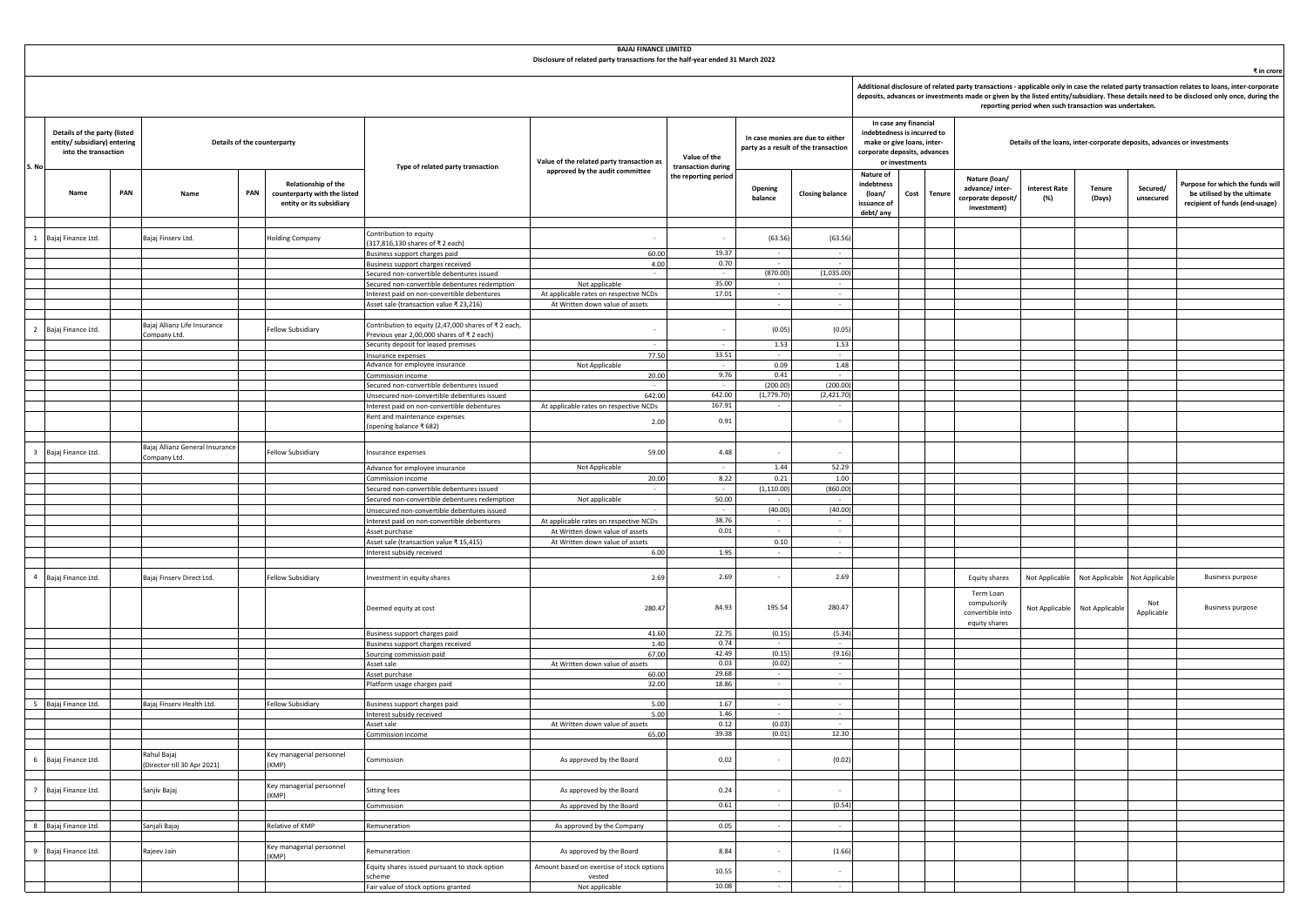|        | <b>BAJAJ FINANCE LIMITED</b><br>Disclosure of related party transactions for the half-year ended 31 March 2022 |     |                                                                             |     |                                                                                 |                                     |                                                      |                                    |                                                                          |                        |                                                                                                                                      |      |               |                                                                         |                                                        |                  |                       |                                                                                                                                                                                                                                                                                                          |  |
|--------|----------------------------------------------------------------------------------------------------------------|-----|-----------------------------------------------------------------------------|-----|---------------------------------------------------------------------------------|-------------------------------------|------------------------------------------------------|------------------------------------|--------------------------------------------------------------------------|------------------------|--------------------------------------------------------------------------------------------------------------------------------------|------|---------------|-------------------------------------------------------------------------|--------------------------------------------------------|------------------|-----------------------|----------------------------------------------------------------------------------------------------------------------------------------------------------------------------------------------------------------------------------------------------------------------------------------------------------|--|
|        |                                                                                                                |     |                                                                             |     |                                                                                 |                                     |                                                      |                                    |                                                                          |                        |                                                                                                                                      |      |               |                                                                         | reporting period when such transaction was undertaken. |                  |                       | ₹ in crore<br>Additional disclosure of related party transactions - applicable only in case the related party transaction relates to loans, inter-corporate<br>deposits, advances or investments made or given by the listed entity/subsidiary. These details need to be disclosed only once, during the |  |
| S. No  | Details of the party (listed<br>entity/ subsidiary) entering<br>into the transaction                           |     | Details of the counterparty                                                 |     |                                                                                 | Type of related party transaction   | Value of the related party transaction as            | Value of the<br>transaction during | In case monies are due to either<br>party as a result of the transaction |                        | In case any financial<br>indebtedness is incurred to<br>make or give loans, inter-<br>corporate deposits, advances<br>or investments |      |               | Details of the loans, inter-corporate deposits, advances or investments |                                                        |                  |                       |                                                                                                                                                                                                                                                                                                          |  |
|        | Name                                                                                                           | PAN | Name                                                                        | PAN | Relationship of the<br>counterparty with the listed<br>entity or its subsidiary |                                     | approved by the audit committee                      | the reporting period               | Opening<br>balance                                                       | <b>Closing balance</b> | Nature of<br>indebtness<br>(loan/<br>issuance o<br>debt/ any                                                                         | Cost | <b>Tenure</b> | Nature (loan/<br>advance/inter-<br>corporate deposit/<br>investment)    | <b>Interest Rate</b><br>(%)                            | Tenure<br>(Days) | Secured/<br>unsecured | Purpose for which the funds will<br>be utilised by the ultimate<br>recipient of funds (end-usage)                                                                                                                                                                                                        |  |
| $10\,$ | Bajaj Finance Ltd.                                                                                             |     | Aadhur Bajaj                                                                |     | Key managerial personnel                                                        | itting fees                         | As approved by the Board                             | 0.03                               |                                                                          |                        |                                                                                                                                      |      |               |                                                                         |                                                        |                  |                       |                                                                                                                                                                                                                                                                                                          |  |
|        |                                                                                                                |     |                                                                             |     | (KMP)                                                                           | ommission                           | As approved by the Board                             | 0.15                               |                                                                          | (0.13)                 |                                                                                                                                      |      |               |                                                                         |                                                        |                  |                       |                                                                                                                                                                                                                                                                                                          |  |
|        |                                                                                                                |     |                                                                             |     |                                                                                 |                                     |                                                      |                                    |                                                                          |                        |                                                                                                                                      |      |               |                                                                         |                                                        |                  |                       |                                                                                                                                                                                                                                                                                                          |  |
|        | 11 Bajaj Finance Ltd.                                                                                          |     | Rajiv Bajaj                                                                 |     | Key managerial personnel<br>(KMP)                                               | itting fees                         | As approved by the Board                             | 0.02                               |                                                                          | $\sim$                 |                                                                                                                                      |      |               |                                                                         |                                                        |                  |                       |                                                                                                                                                                                                                                                                                                          |  |
|        |                                                                                                                |     |                                                                             |     |                                                                                 | Commission                          | As approved by the Board                             | 0.12                               |                                                                          | (0.11)                 |                                                                                                                                      |      |               |                                                                         |                                                        |                  |                       |                                                                                                                                                                                                                                                                                                          |  |
|        | 12 Bajaj Finance Ltd.                                                                                          |     | lipak Poddar                                                                |     | Key managerial personnel                                                        | itting fees                         | As approved by the Board                             | 0.06                               |                                                                          |                        |                                                                                                                                      |      |               |                                                                         |                                                        |                  |                       |                                                                                                                                                                                                                                                                                                          |  |
|        |                                                                                                                |     |                                                                             |     | (KMP)                                                                           | ommission                           | As approved by the Board                             | 0.29                               |                                                                          | (0.26)                 |                                                                                                                                      |      |               |                                                                         |                                                        |                  |                       |                                                                                                                                                                                                                                                                                                          |  |
|        |                                                                                                                |     |                                                                             |     |                                                                                 |                                     |                                                      |                                    |                                                                          |                        |                                                                                                                                      |      |               |                                                                         |                                                        |                  |                       |                                                                                                                                                                                                                                                                                                          |  |
|        | 13 Bajaj Finance Ltd.                                                                                          |     | Ranjan Sanghi                                                               |     | Key managerial personnel<br>(KMP)                                               | itting fees                         | As approved by the Board                             | 0.06                               |                                                                          |                        |                                                                                                                                      |      |               |                                                                         |                                                        |                  |                       |                                                                                                                                                                                                                                                                                                          |  |
|        |                                                                                                                |     |                                                                             |     |                                                                                 | ommission                           | As approved by the Board                             | 0.31                               |                                                                          | (0.28)                 |                                                                                                                                      |      |               |                                                                         |                                                        |                  |                       |                                                                                                                                                                                                                                                                                                          |  |
|        | 14 Bajaj Finance Ltd.                                                                                          |     | D J Balaji Rao                                                              |     | Key managerial personnel<br>(KMP)                                               | itting fees                         | As approved by the Board                             | 0.03                               |                                                                          | $\sim$                 |                                                                                                                                      |      |               |                                                                         |                                                        |                  |                       |                                                                                                                                                                                                                                                                                                          |  |
|        |                                                                                                                |     |                                                                             |     |                                                                                 | Commission                          | As approved by the Board                             | 0.15                               |                                                                          | (0.13)                 |                                                                                                                                      |      |               |                                                                         |                                                        |                  |                       |                                                                                                                                                                                                                                                                                                          |  |
|        | 15 Bajaj Finance Ltd.                                                                                          |     | r. Omkar Goswami                                                            |     | Key managerial personnel                                                        | itting fees                         | As approved by the Board                             |                                    |                                                                          |                        |                                                                                                                                      |      |               |                                                                         |                                                        |                  |                       |                                                                                                                                                                                                                                                                                                          |  |
|        |                                                                                                                |     | Director till 9 Jul 2021)                                                   |     | (KMP)                                                                           | ommission                           | As approved by the Board                             | 0.08                               |                                                                          | (0.07)                 |                                                                                                                                      |      |               |                                                                         |                                                        |                  |                       |                                                                                                                                                                                                                                                                                                          |  |
|        |                                                                                                                |     |                                                                             |     |                                                                                 |                                     |                                                      |                                    |                                                                          |                        |                                                                                                                                      |      |               |                                                                         |                                                        |                  |                       |                                                                                                                                                                                                                                                                                                          |  |
|        | 16 Bajaj Finance Ltd.                                                                                          |     | Dr. Gita Piramal                                                            |     | Key managerial personnel<br>(KMP)                                               | Sitting fees                        | As approved by the Board                             | 0.03                               |                                                                          |                        |                                                                                                                                      |      |               |                                                                         |                                                        |                  |                       |                                                                                                                                                                                                                                                                                                          |  |
|        |                                                                                                                |     |                                                                             |     |                                                                                 | ommission                           | As approved by the Board                             | 0.15                               |                                                                          | (0.13)                 |                                                                                                                                      |      |               |                                                                         |                                                        |                  |                       |                                                                                                                                                                                                                                                                                                          |  |
|        | 17 Bajaj Finance Ltd.                                                                                          |     | Anami Narayan Roy                                                           |     | Key managerial personnel<br>(KMP)                                               | itting fees                         | As approved by the Board                             | 0.19                               |                                                                          | $\sim$                 |                                                                                                                                      |      |               |                                                                         |                                                        |                  |                       |                                                                                                                                                                                                                                                                                                          |  |
|        |                                                                                                                |     |                                                                             |     |                                                                                 | Commission                          | As approved by the Board                             | 0.49                               |                                                                          | (0.44)                 |                                                                                                                                      |      |               |                                                                         |                                                        |                  |                       |                                                                                                                                                                                                                                                                                                          |  |
|        |                                                                                                                |     |                                                                             |     | Key managerial personnel                                                        |                                     |                                                      |                                    |                                                                          |                        |                                                                                                                                      |      |               |                                                                         |                                                        |                  |                       |                                                                                                                                                                                                                                                                                                          |  |
|        | 18 Bajaj Finance Ltd.                                                                                          |     | r. Naushad Forbes                                                           |     | (KMP)                                                                           | itting fees<br>Commission           | As approved by the Board<br>As approved by the Board | 0.07<br>0.34                       | $\sim$                                                                   | $\sim$<br>(0.31)       |                                                                                                                                      |      |               |                                                                         |                                                        |                  |                       |                                                                                                                                                                                                                                                                                                          |  |
|        |                                                                                                                |     |                                                                             |     |                                                                                 |                                     |                                                      |                                    |                                                                          |                        |                                                                                                                                      |      |               |                                                                         |                                                        |                  |                       |                                                                                                                                                                                                                                                                                                          |  |
|        | 19 Bajaj Finance Ltd.                                                                                          |     | ramith Javeri<br>Director w.e.f. 1 Aug 2021)                                |     | Key managerial personnel<br>(KMP)                                               | itting fees                         | As approved by the Board                             | 0.06                               |                                                                          | $\sim$                 |                                                                                                                                      |      |               |                                                                         |                                                        |                  |                       |                                                                                                                                                                                                                                                                                                          |  |
|        |                                                                                                                |     |                                                                             |     |                                                                                 | ommission                           | As approved by the Board                             | 0.20                               |                                                                          | (0.18)                 |                                                                                                                                      |      |               |                                                                         |                                                        |                  |                       |                                                                                                                                                                                                                                                                                                          |  |
|        | 20 Bajaj Finance Ltd.                                                                                          |     | Radhika Singh (Spouse of Dr.<br>Omkar Goswami, Director till 9<br>lul 2021) |     | Relative of KMP                                                                 | ixed deposit accepted               | 10.00                                                |                                    | (2.00)                                                                   | (2.00)                 |                                                                                                                                      |      |               |                                                                         |                                                        |                  |                       |                                                                                                                                                                                                                                                                                                          |  |
|        | 21 Bajaj Finance Ltd.                                                                                          |     | ila Poonawala                                                               |     | KMP of Bajaj Housing Finance<br>hd                                              | Sitting Fees                        | As approved by the Board                             | 0.11                               |                                                                          | $\sim$                 |                                                                                                                                      |      |               |                                                                         |                                                        |                  |                       |                                                                                                                                                                                                                                                                                                          |  |
|        | 22 Bajaj Finance Ltd.                                                                                          |     | Atul Jain                                                                   |     | KMP of Bajaj Housing Finance                                                    | emuneration                         | As approved by the Board                             | 2.36                               |                                                                          | (0.80)                 |                                                                                                                                      |      |               |                                                                         |                                                        |                  |                       |                                                                                                                                                                                                                                                                                                          |  |
|        |                                                                                                                |     |                                                                             |     |                                                                                 | Fair value of stock options granted | Not applicable                                       | 2.18                               |                                                                          |                        |                                                                                                                                      |      |               |                                                                         |                                                        |                  |                       |                                                                                                                                                                                                                                                                                                          |  |
|        | 23 Bajaj Finance Ltd.                                                                                          |     | Manish Jain                                                                 |     | KMP of Bajaj Financial<br>Securities Ltd.                                       | Nil                                 | Not applicable                                       |                                    |                                                                          |                        |                                                                                                                                      |      |               |                                                                         |                                                        |                  |                       |                                                                                                                                                                                                                                                                                                          |  |
|        |                                                                                                                |     |                                                                             |     |                                                                                 |                                     |                                                      |                                    |                                                                          |                        |                                                                                                                                      |      |               |                                                                         |                                                        |                  |                       |                                                                                                                                                                                                                                                                                                          |  |
|        | 24 Bajaj Finance Ltd.                                                                                          |     | Ajita Kakde                                                                 |     | KMP of Bajaj Financial<br>Securities Ltd.                                       | Nil                                 | Not applicable                                       |                                    |                                                                          |                        |                                                                                                                                      |      |               |                                                                         |                                                        |                  |                       |                                                                                                                                                                                                                                                                                                          |  |
|        | 25 Bajaj Finance Ltd.                                                                                          |     | Shekher Bajaj                                                               |     | Relative of KMP                                                                 | Nil                                 | Not applicable                                       | $\sim$                             | $\sim$                                                                   | $\sim$                 |                                                                                                                                      |      |               |                                                                         |                                                        |                  |                       |                                                                                                                                                                                                                                                                                                          |  |
|        | 26 Bajaj Finance Ltd.                                                                                          |     | Niraj Bajaj                                                                 |     | Relative of KMP                                                                 | Nil                                 | Not applicable                                       |                                    |                                                                          |                        |                                                                                                                                      |      |               |                                                                         |                                                        |                  |                       |                                                                                                                                                                                                                                                                                                          |  |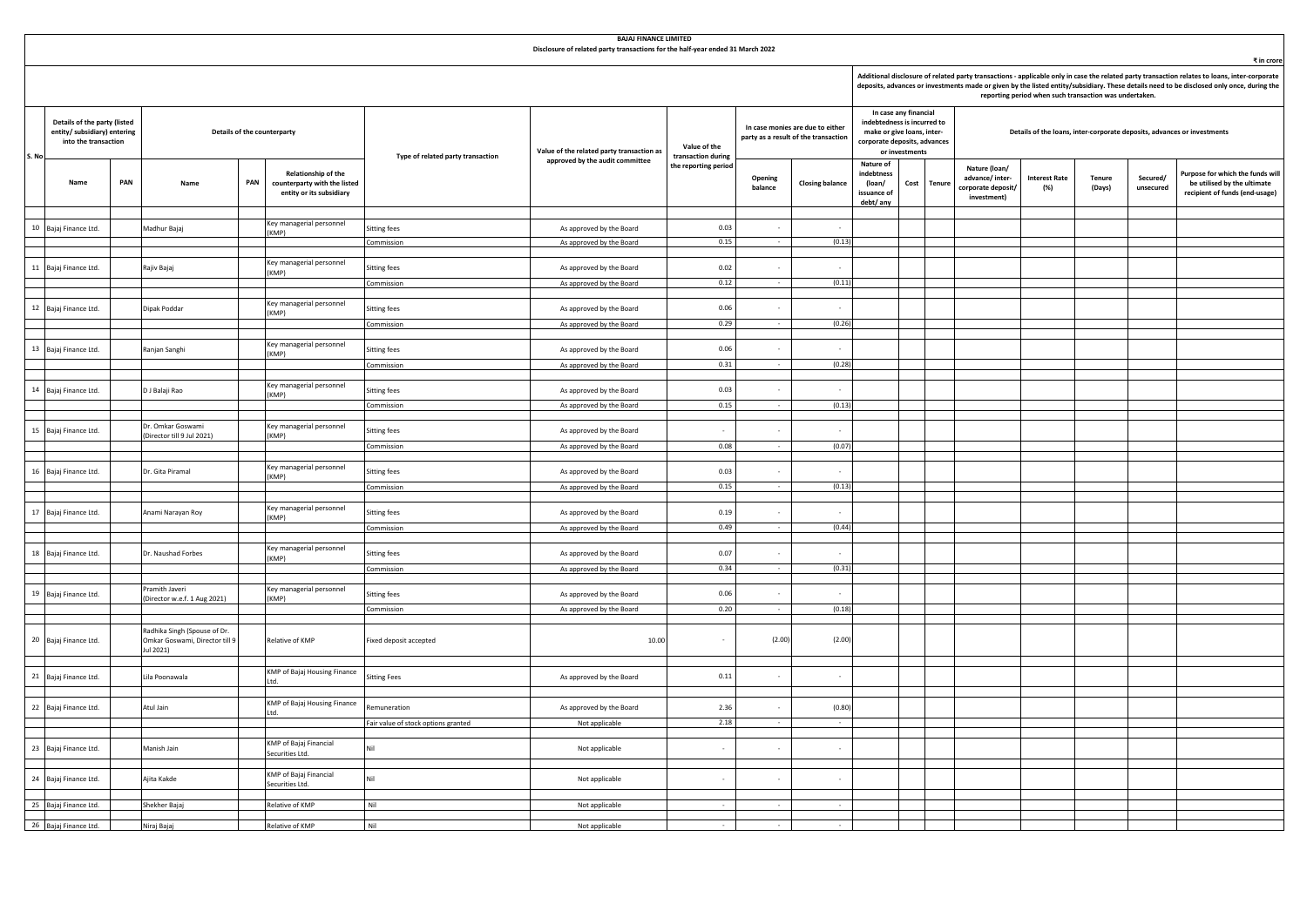|                                                                                      | <b>BAJAJ FINANCE LIMITED</b><br>Disclosure of related party transactions for the half-year ended 31 March 2022                                                                                                                                                                                                                                       |                             |                                        |     |                                                                                 |                                                                                              |                                                          |                      |                                                                          |                                                                                                                                      |                                                              |  |                                                                         |                                                                      |                             |                  |                       |                                                                                                   |  |
|--------------------------------------------------------------------------------------|------------------------------------------------------------------------------------------------------------------------------------------------------------------------------------------------------------------------------------------------------------------------------------------------------------------------------------------------------|-----------------------------|----------------------------------------|-----|---------------------------------------------------------------------------------|----------------------------------------------------------------------------------------------|----------------------------------------------------------|----------------------|--------------------------------------------------------------------------|--------------------------------------------------------------------------------------------------------------------------------------|--------------------------------------------------------------|--|-------------------------------------------------------------------------|----------------------------------------------------------------------|-----------------------------|------------------|-----------------------|---------------------------------------------------------------------------------------------------|--|
|                                                                                      | Additional disclosure of related party transactions - applicable only in case the related party transaction relates to loans, inter-corporate<br>deposits, advances or investments made or given by the listed entity/subsidiary. These details need to be disclosed only once, during the<br>reporting period when such transaction was undertaken. |                             |                                        |     |                                                                                 |                                                                                              |                                                          |                      |                                                                          |                                                                                                                                      |                                                              |  |                                                                         |                                                                      | ₹ in crore                  |                  |                       |                                                                                                   |  |
| Details of the party (listed<br>entity/ subsidiary) entering<br>into the transaction |                                                                                                                                                                                                                                                                                                                                                      | Details of the counterparty |                                        |     |                                                                                 | Value of the related party transaction as                                                    | Value of the<br>transaction during                       |                      | In case monies are due to either<br>party as a result of the transaction | In case any financial<br>indebtedness is incurred to<br>make or give loans, inter-<br>corporate deposits, advances<br>or investments |                                                              |  | Details of the loans, inter-corporate deposits, advances or investments |                                                                      |                             |                  |                       |                                                                                                   |  |
| S. No                                                                                | Name                                                                                                                                                                                                                                                                                                                                                 | PAN                         | Name                                   | PAN | Relationship of the<br>counterparty with the listed<br>entity or its subsidiary | Type of related party transaction                                                            | approved by the audit committee                          | the reporting period | Opening<br>balance                                                       | <b>Closing balance</b>                                                                                                               | Nature of<br>ndebtness<br>(loan/<br>issuance of<br>debt/ any |  | Cost Tenure                                                             | Nature (loan/<br>advance/inter-<br>corporate deposit/<br>investment) | <b>Interest Rate</b><br>(%) | Tenure<br>(Days) | Secured/<br>unsecured | Purpose for which the funds will<br>be utilised by the ultimate<br>recipient of funds (end-usage) |  |
|                                                                                      | 27 Bajaj Finance Ltd.                                                                                                                                                                                                                                                                                                                                |                             | Bajaj Auto Ltd.                        |     | Intity in which KMP and their<br>relatives have significant<br>influence        | nvestment in equity shares (opening balance ₹<br>7,685, closing balance ₹7,685)              |                                                          |                      |                                                                          |                                                                                                                                      |                                                              |  |                                                                         |                                                                      |                             |                  |                       |                                                                                                   |  |
|                                                                                      |                                                                                                                                                                                                                                                                                                                                                      |                             |                                        |     |                                                                                 | Security deposit given for leased premises<br>transaction value ₹ 38,964)                    | 0.01                                                     |                      | 0.23                                                                     | 0.24                                                                                                                                 |                                                              |  |                                                                         |                                                                      |                             |                  |                       |                                                                                                   |  |
|                                                                                      |                                                                                                                                                                                                                                                                                                                                                      |                             |                                        |     |                                                                                 | Interest subsidy received                                                                    | 31.00                                                    | 6.43                 | 2.00                                                                     | $\sim$                                                                                                                               |                                                              |  |                                                                         |                                                                      |                             |                  |                       |                                                                                                   |  |
|                                                                                      |                                                                                                                                                                                                                                                                                                                                                      |                             |                                        |     |                                                                                 | Business support charges paid                                                                | 48.00                                                    | 13.29                | (0.91)                                                                   | $\sim$                                                                                                                               |                                                              |  |                                                                         |                                                                      |                             |                  |                       |                                                                                                   |  |
|                                                                                      |                                                                                                                                                                                                                                                                                                                                                      |                             |                                        |     |                                                                                 | Business support charges received                                                            | 1.00                                                     | 0.55                 | $\sim$                                                                   | $\sim$<br>(500.00)                                                                                                                   |                                                              |  |                                                                         |                                                                      |                             |                  |                       |                                                                                                   |  |
|                                                                                      |                                                                                                                                                                                                                                                                                                                                                      |                             |                                        |     |                                                                                 | Secured non-convertible debentures issued<br>Rent expenses                                   | 2.09                                                     | 0.68                 | (500.00)                                                                 |                                                                                                                                      |                                                              |  |                                                                         |                                                                      |                             |                  |                       |                                                                                                   |  |
|                                                                                      |                                                                                                                                                                                                                                                                                                                                                      |                             |                                        |     |                                                                                 |                                                                                              |                                                          |                      |                                                                          |                                                                                                                                      |                                                              |  |                                                                         |                                                                      |                             |                  |                       |                                                                                                   |  |
|                                                                                      | 28 Bajaj Finance Ltd.                                                                                                                                                                                                                                                                                                                                |                             | Bajaj Holdings & Investments<br>Ltd.   |     | Entity in which KMP and their<br>relatives have significant<br>influence        | nvestment in equity shares (opening balance ₹<br>19,646, closing balance ₹ 19,646)           | $\sim$                                                   |                      |                                                                          |                                                                                                                                      |                                                              |  |                                                                         |                                                                      |                             |                  |                       |                                                                                                   |  |
|                                                                                      |                                                                                                                                                                                                                                                                                                                                                      |                             |                                        |     |                                                                                 | Secured non-convertible debentures issued                                                    |                                                          |                      | (300.00)                                                                 | (150.00)                                                                                                                             |                                                              |  |                                                                         |                                                                      |                             |                  |                       |                                                                                                   |  |
|                                                                                      |                                                                                                                                                                                                                                                                                                                                                      |                             |                                        |     |                                                                                 | Secured non-convertible debentures redemption<br>Interest paid on non-convertible debentures | Not applicable<br>At applicable rates on respective NCDs | 150.00<br>10.41      |                                                                          |                                                                                                                                      |                                                              |  |                                                                         |                                                                      |                             |                  |                       |                                                                                                   |  |
|                                                                                      |                                                                                                                                                                                                                                                                                                                                                      |                             |                                        |     |                                                                                 | Business support charges paid                                                                | 34.00                                                    | 4.99                 | $\sim$                                                                   | (0.05)                                                                                                                               |                                                              |  |                                                                         |                                                                      |                             |                  |                       |                                                                                                   |  |
|                                                                                      |                                                                                                                                                                                                                                                                                                                                                      |                             |                                        |     |                                                                                 | Business support charges received                                                            | 1.90                                                     | 0.21                 |                                                                          |                                                                                                                                      |                                                              |  |                                                                         |                                                                      |                             |                  |                       |                                                                                                   |  |
|                                                                                      |                                                                                                                                                                                                                                                                                                                                                      |                             |                                        |     |                                                                                 | Dividend received (transaction value ₹ 6,750)                                                | 0.10                                                     |                      | $\sim$                                                                   | $\sim$                                                                                                                               |                                                              |  |                                                                         |                                                                      |                             |                  |                       |                                                                                                   |  |
|                                                                                      |                                                                                                                                                                                                                                                                                                                                                      |                             |                                        |     | Entity in which KMP and their                                                   |                                                                                              |                                                          |                      |                                                                          |                                                                                                                                      |                                                              |  |                                                                         |                                                                      |                             |                  |                       |                                                                                                   |  |
|                                                                                      | 29 Bajaj Finance Ltd.                                                                                                                                                                                                                                                                                                                                |                             | Hind Musafir Agency Ltd.               |     | relatives have significant<br>ifluence                                          | Services received (opening balance ₹41)                                                      | 51.25                                                    | 5.81                 |                                                                          | (0.17)                                                                                                                               |                                                              |  |                                                                         |                                                                      |                             |                  |                       |                                                                                                   |  |
|                                                                                      | 30 Bajaj Finance Ltd.                                                                                                                                                                                                                                                                                                                                |                             | Bajaj Electricals Ltd                  |     | Entity in which KMP and their<br>relatives have significant<br>influence        | Asset purchase (opening balance ₹3,006)                                                      | 1.00                                                     | 0.01                 |                                                                          | $\sim$                                                                                                                               |                                                              |  |                                                                         |                                                                      |                             |                  |                       |                                                                                                   |  |
|                                                                                      |                                                                                                                                                                                                                                                                                                                                                      |                             |                                        |     |                                                                                 | Interest subsidy received                                                                    | 4.00                                                     | 0.02                 | 0.01                                                                     | 0.02                                                                                                                                 |                                                              |  |                                                                         |                                                                      |                             |                  |                       |                                                                                                   |  |
|                                                                                      |                                                                                                                                                                                                                                                                                                                                                      |                             |                                        |     |                                                                                 |                                                                                              |                                                          |                      |                                                                          |                                                                                                                                      |                                                              |  |                                                                         |                                                                      |                             |                  |                       |                                                                                                   |  |
|                                                                                      | 31 Bajaj Finance Ltd.                                                                                                                                                                                                                                                                                                                                |                             | Jamnalal Sons Pvt. Ltd.                |     | Entity in which KMP and their<br>relatives have significant<br>influence        | Contribution to equity (1,27,640 shares of ₹2 each)                                          |                                                          |                      | (0.03)                                                                   | (0.03)                                                                                                                               |                                                              |  |                                                                         |                                                                      |                             |                  |                       |                                                                                                   |  |
|                                                                                      |                                                                                                                                                                                                                                                                                                                                                      |                             |                                        |     |                                                                                 | Security deposit given for leased premises                                                   | 0.10<br>0.90                                             | 0.03<br>0.27         | 0.19<br>(0.02)                                                           | 0.22<br>$\sim$                                                                                                                       |                                                              |  |                                                                         |                                                                      |                             |                  |                       |                                                                                                   |  |
|                                                                                      |                                                                                                                                                                                                                                                                                                                                                      |                             |                                        |     |                                                                                 | Rent expenses                                                                                |                                                          |                      |                                                                          |                                                                                                                                      |                                                              |  |                                                                         |                                                                      |                             |                  |                       |                                                                                                   |  |
|                                                                                      | 32 Bajaj Finance Ltd.                                                                                                                                                                                                                                                                                                                                |                             | Maharashtra Scooters Ltd.              |     | Entity in which KMP and their<br>relatives have significant<br>ifluence         | Contribution to equity (18,974,660 shares of ₹ 2<br>each)                                    |                                                          |                      | (3.79)                                                                   | (3.79)                                                                                                                               |                                                              |  |                                                                         |                                                                      |                             |                  |                       |                                                                                                   |  |
|                                                                                      |                                                                                                                                                                                                                                                                                                                                                      |                             |                                        |     |                                                                                 | Business support charges received                                                            | 0.30                                                     | 0.06                 | 0.03                                                                     |                                                                                                                                      |                                                              |  |                                                                         |                                                                      |                             |                  |                       |                                                                                                   |  |
|                                                                                      |                                                                                                                                                                                                                                                                                                                                                      |                             |                                        |     |                                                                                 | Secured non-convertible debentures issued                                                    |                                                          | $\sim$               | (260.00)                                                                 | (260.00)                                                                                                                             |                                                              |  |                                                                         |                                                                      |                             |                  |                       |                                                                                                   |  |
|                                                                                      |                                                                                                                                                                                                                                                                                                                                                      |                             |                                        |     |                                                                                 | Interest paid on non-convertible debentures                                                  | At applicable rates on respective NCDs                   | 5.18                 |                                                                          |                                                                                                                                      |                                                              |  |                                                                         |                                                                      |                             |                  |                       |                                                                                                   |  |
|                                                                                      | 33 Bajaj Finance Ltd.                                                                                                                                                                                                                                                                                                                                |                             | Hercules Hoists Ltd.                   |     | Entity in which KMP and their<br>relatives have significant<br>influence        | Fixed deposit accepted                                                                       | 100.00                                                   |                      | (6.50)                                                                   | (6.50)                                                                                                                               |                                                              |  |                                                                         |                                                                      |                             |                  |                       |                                                                                                   |  |
|                                                                                      |                                                                                                                                                                                                                                                                                                                                                      |                             |                                        |     |                                                                                 | nterest accrued on fixed deposit                                                             | At applicable rates on respective deposits               | 0.29                 | (0.83)                                                                   | (1.09)                                                                                                                               |                                                              |  |                                                                         |                                                                      |                             |                  |                       |                                                                                                   |  |
|                                                                                      |                                                                                                                                                                                                                                                                                                                                                      |                             |                                        |     |                                                                                 |                                                                                              |                                                          |                      |                                                                          |                                                                                                                                      |                                                              |  |                                                                         |                                                                      |                             |                  |                       |                                                                                                   |  |
|                                                                                      | 34 Bajaj Finance Ltd.                                                                                                                                                                                                                                                                                                                                |                             | Poddar Housing And<br>Development Ltd. |     | Entity in which KMP and their<br>relatives have significant<br>influence        | Loan given                                                                                   | 20.00                                                    |                      | 13.00                                                                    | $\sim$                                                                                                                               |                                                              |  |                                                                         | Loans                                                                | 12%                         | 255              | Secured               | <b>Business purpose</b>                                                                           |  |
|                                                                                      |                                                                                                                                                                                                                                                                                                                                                      |                             |                                        |     |                                                                                 | Loan repayment received                                                                      | Not applicable                                           | 13.00<br>0.23        | 0.07                                                                     | $\sim$                                                                                                                               |                                                              |  |                                                                         |                                                                      |                             |                  |                       |                                                                                                   |  |
|                                                                                      |                                                                                                                                                                                                                                                                                                                                                      |                             |                                        |     |                                                                                 | Interest Income                                                                              | At applicable rates on loan                              |                      |                                                                          |                                                                                                                                      |                                                              |  |                                                                         |                                                                      |                             |                  |                       |                                                                                                   |  |
|                                                                                      | 35 Bajaj Finance Ltd.                                                                                                                                                                                                                                                                                                                                |                             | Bachhraj Factories Pvt. Ltd.           |     | Entity in which KMP and their<br>relatives have significant<br>influence        | Contribution to equity (72,000 shares of ₹2 each)                                            |                                                          |                      | (0.01)                                                                   | (0.01)                                                                                                                               |                                                              |  |                                                                         |                                                                      |                             |                  |                       |                                                                                                   |  |
|                                                                                      | 36 Bajaj Finance Ltd.                                                                                                                                                                                                                                                                                                                                |                             | Baroda Industries Pvt. Ltd.            |     | Entity in which KMP and their<br>relatives have significant<br>ifluence         | Contribution to equity (1,17,600 shares of ₹ 2 each)                                         |                                                          |                      | (0.02)                                                                   | (0.02)                                                                                                                               |                                                              |  |                                                                         |                                                                      |                             |                  |                       |                                                                                                   |  |